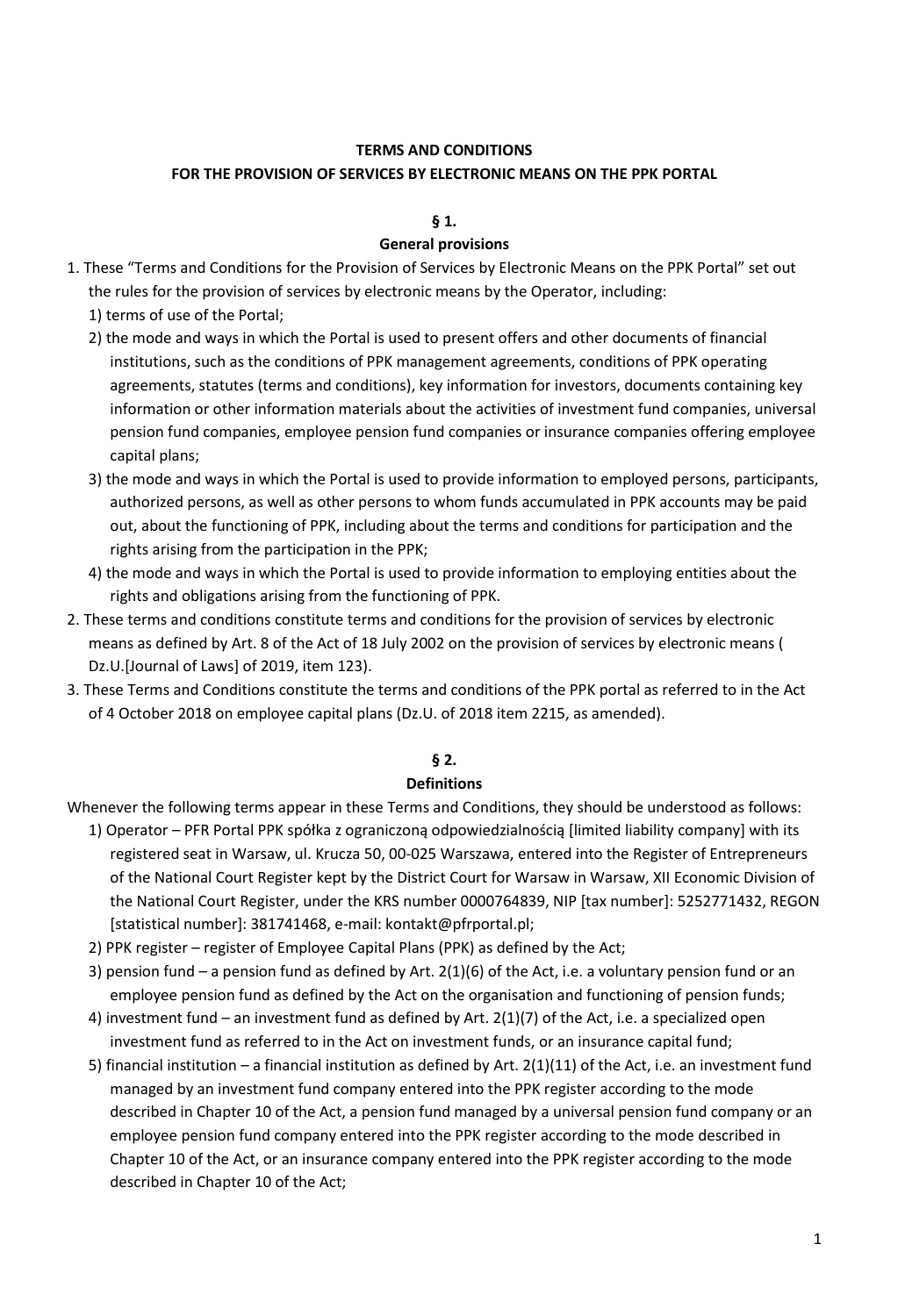- 6) authorized person an authorized person as defined by Art.  $2(1)(17)$  of the Act, i.e. a natural person designated by a PPK participant, a person referred to in Art. 832(2) of the Act of 23 April 1964 – Civil Code, or an heir of a PPK participant who, subject to the rules defined in the Act, shall obtain the funds accumulated on the PPK account of a PPK participant in the event of his/her death;
- 7) employed persons employed persons as defined by Art. 2(1)(18) of the Act;
- 8) PFR Polski Fundusz Rozwoju Spółka Akcyjna [joint-stock company] with its registered seat in Warsaw, ul. Krucza 50, 00-025 Warszawa, entered into the Register of Entrepreneurs of the National Court Register kept by the District Court for Warsaw in Warsaw, XII Economic Division of the National Court Register, under the KRS number 0000466256, NIP: 7010374912, REGON: 146615458;
- 9) operating entity an investment fund company, a universal pension fund company, an employee pension fund company or an insurance company entered into the PPK register;
- 10) employing entity an employing entity as defined by Art. 2(1)(21) of the Act;
- 11) Privacy Policy the document available at https://mojeppk.pl;
- 12) Portal the website maintained by the Operator and available at https://mojeppk.pl;
- 13) PPK employee capital plans (Polish: "pracownicze plany kapitałowe") as referred to in the Act;
- 14) Terms and Conditions terms and conditions for the provision of services by electronic means on the Portal;
- 15) Participant a PPK participant as defined by Art. 2(1)(33) of the Act, i.e. a natural person of at least 18 years of age in the name and on the behalf of which the employing entity has concluded a PPK operating agreement with a financial institution;
- 16) services services provided by electronic means by the Operator as specified in the Terms and Conditions;
- 17) Act the Act of 4 October 2018 on employee capital plans (Dz. U. of 2018, item 2215, as amended).
- 18) User an authorised person, an employed person, an employing entity, a participant, or any other person who uses the Portal.

#### **§ 3.**

#### **Terms of use**

- 1. In order to use the Portal, Users must accept these Terms and Conditions.
- 2. Using the Portal is voluntary.
- 3. By using the Portal, Users accept the Terms and Conditions and undertake to comply with it.
- 4. The Terms and Conditions can be accessed and downloaded as a PDF file at https://mojeppk.pl.
- 5. The Operator provides services free of charge, subject to Art. 79(1) of the Act.
- 6. As part of the Operator's contact with the Users, the Users shall not submit unlawful content or affect the correct functioning of the Portal in any unlawful way.
- 7. The Operator is not responsible for malfunctions of the Portal due to force majeure events, breakdowns caused by the User, malfunctions of the User's system or IT equipment, the quality of the User's internet connection, breakdowns of devices belonging to the User's Internet providers, or due to any other reasons caused by third parties for which the Operator is not responsible.
- 8. In justified cases, the Operator may temporarily cease to provide services or limit their scope, and carry out maintenance and repair activities in order to provide or restore the Portal's security and stability.
- 9. The Operator shall not be held responsible for temporary unavailability of the Portal due to the implementation of changes and enhancements or to the elimination of malfunctions in the Portal. Technical breaks and their duration shall be communicated to the Users on the Portal's home page.
- 10. The Operator shall not be held responsible if a User uses the Portal against the Terms and Conditions or against the applicable law.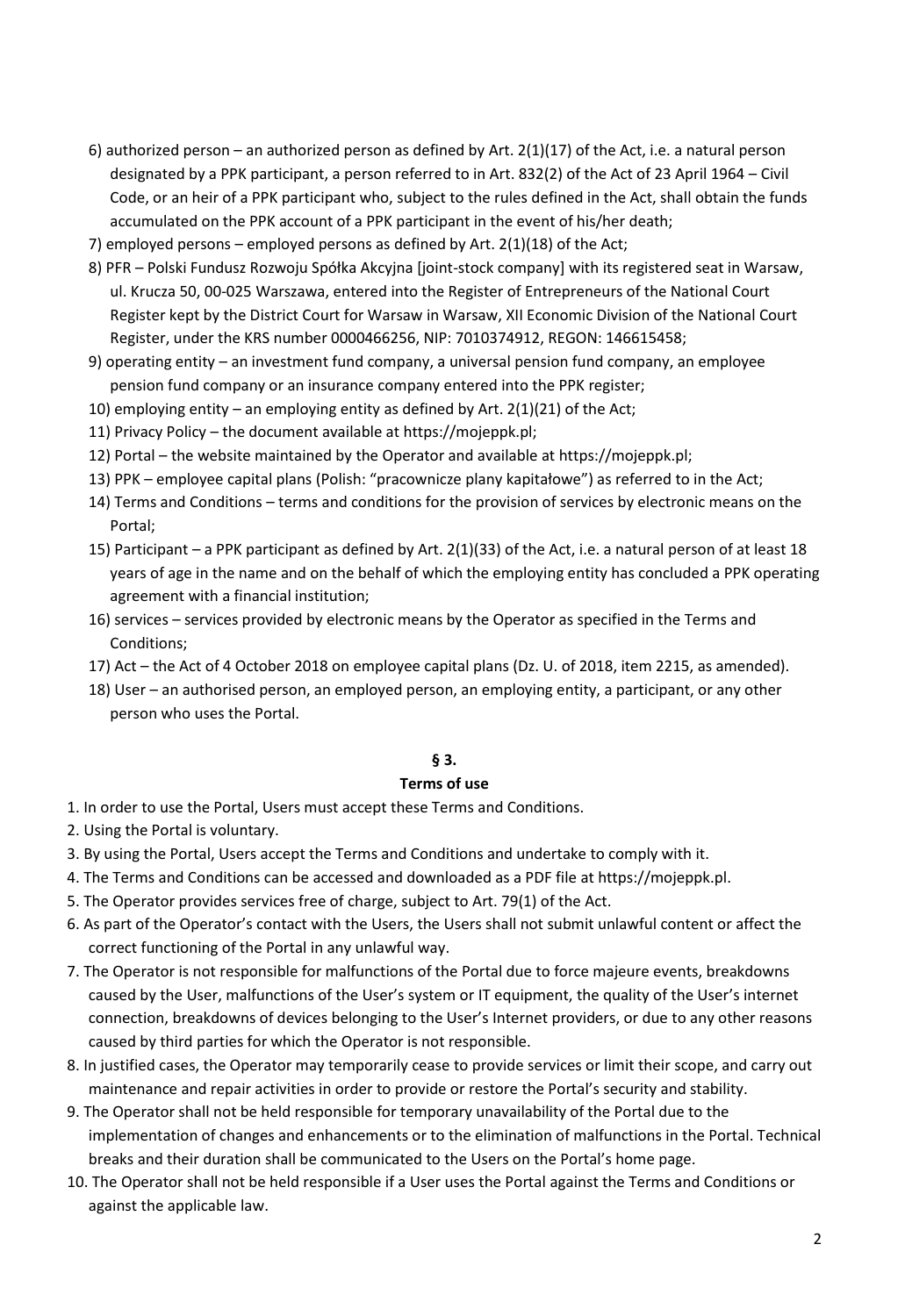#### **§ 4.**

#### **Technical requirements**

- 1. To be able to use the Portal, the User must:
	- 1) have a computer or another media device with Internet access;
	- 2) have web browser software;
	- 3) enable cookie files and JavaScript.
- 2. To submit questions using the contact form, the User must have an active e-mail account.

#### **§ 5.**

#### **Presentation of offers of financial institutions**

- 1. Within 3 days from receiving the notice about the successful PPK registration from PFR, the managing entity shall submit the following to the Operator to the e-mail address partner@mojeppk.pl:
	- 1) logotype of the financial institutions managed by the managing entity, with dimensions not exceeding 300x170 px, in JPG format, subject to paragraph 2 below;
	- 2) description of the managing entity's business comprising no more than 1500 characters, in RTF format, with a file name: *Opis\_COMPANYNAME\_YYYYMMDD.rtf,* where the date corresponds with the file version;
	- 3) NIP, REGON, and KRS numbers (for foreign entities, other relevant identification numbers), the registration authority, the value of the initial capital (including the paid-up value) of the managing entity including its website address;
	- 4) the offer of all financial institutions managed by the entity with reference to PPK, including, in particular, conditions of PPK management agreements and conditions of PPK operating agreements, in a single PDF file not larger than 10 MB; conditions of PPK managing agreements must correspond with substantial provisions of PPK managing agreements submitted by the managing entity to the PPK register. 2. If the financial institutions managed by the managing entity do not have a logotype, the managing entity may submit its own logotype.
- 3. If the data submitted do not meet the technical requirements listed in paragraph 1 above, this may result in the inability to publish such data in the Portal.
- 4. Based on data from the PPK register made available by PFR, as well as data submitted by managing entities as described in paragraph 1 above, the Operator shall publish, on the Portal, a list of those entities and the information on the designated financial institution referred to in Art. 2(1)(43) of the Act. The sequence in which the managing entities are displayed in the list referred to in the previous sentence is random and may vary.
- 5. For every managing entity featured in the list referred to in paragraph 4 above, the list presents information comprising, in particular:
	- 1) name of the managing entity;
	- 2) logotypes of financial institutions managed by such entity subject to paragraph 2 above;
	- 3) the registered seat, address, telephone number, e-mail address, and website address of the managing entity;
	- 4) NIP, REGON, and KRS numbers (for foreign entities, other relevant identification numbers), the registration authority, the value of the initial capital (including the paid-up value) of the managing entity;
	- 5) number in the PPK register;
	- 6) description of the managing entity's business referred to in paragraph 1(2) above;
	- 7) statutes of the managing entity;
	- 8) other information materials pertaining to the managing entity's business related to PPK;
	- 9) the offer of financial institutions managed by the entity as referred to in paragraph 1(4) above;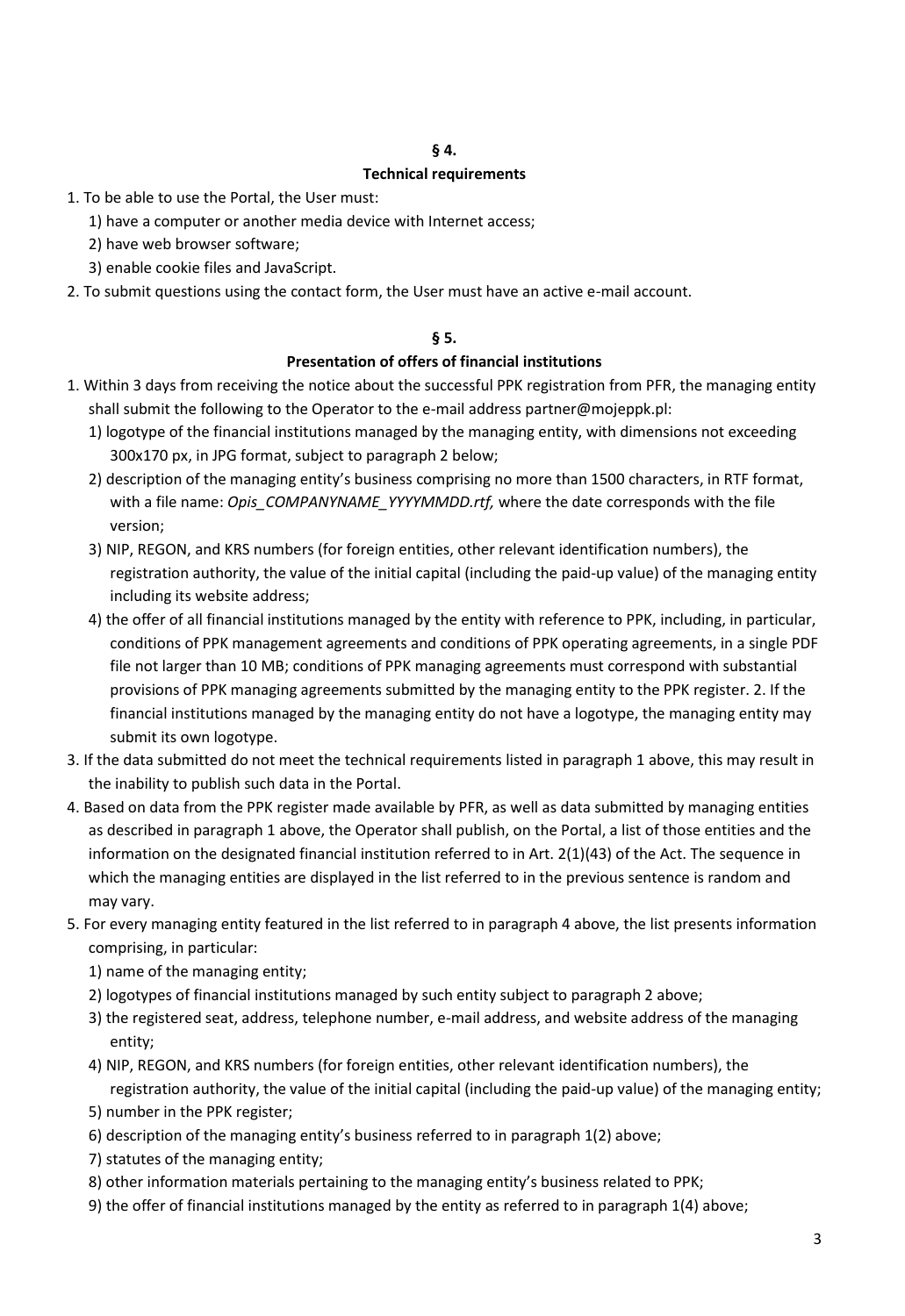- 10) names of financial institutions managed by the managing entity;
- 11) statutes or terms and conditions of financial institutions managed by the managing entity;
- 12) key information for investors or a document containing key information separately for each of the financial institutions;
- 13) other information materials pertaining to the business of the financial institution related to PPK.
- 6. The Operator reserves the right to refuse to publish an offer referred to in paragraph 1(4) above to the extent that it is not related to PPK.
- 7. In case of changes in the PPK register, the Operator shall update the list of managing entities and the data contained therein immediately after PFR publishes the updated data.
- 8. If due to a change in the PPK register or without such change, data referred to in paragraph 1 above are subject to modification, the managing entity shall immediately submit the updated data to the Operator at the e-mail address partner@mojeppk.pl.
- 9. The responsibility for the content of the offer referred to in paragraph 1(4) above, as well as for the compliance thereof with documents submitted by the managing entity to the PPK register, lies solely with that managing entity.
- 10. The home page of the Portal presents names of managing entities and logotypes of financial institutions managed by each managing entity (in case of financial institutions which do not have a logotype, the managing entity's logotype is presented) together with a link to a subpage containing information about the managing entity as well as the offer of the financial institutions managed by that managing entity, which can be downloaded as a PDF file. The presentation referred to in the previous sentence ensures equality of all managing entities and the financial institutions managed by them, in terms of both display time and number of views within a given day.
- 11. The sequence in which the data referred to in paragraph 10 are displayed in the Portal is random and different every day.

# **§ 6.**

#### **Information on the functioning of PPK**

- 1. Every user is entitled to obtain information on the functioning of PPK, including the conditions for participation and the rights arising from the participation in PPK and the rights and obligations arising from the functioning of PPK.
- 2. The information referred to in paragraph 1 above is published on a separate subpage of the Portal.
- 3. The information referred to in paragraph 1 above is updated by the Operator on an ongoing basis.
- 4. Users may submit questions about the functioning of PPK using:

1) a contact form,

- 2) a live chat with a PPK consultant provided that such option is available on the Portal at a given time,
- 3) the telephone helpline provided by the Operator.
- 5. Using the helpline referred to in paragraph 4(3) above, the Operator may change the option through which Users will be able to order a telephone call with a PPK consultant. If the User chooses this option, a PPK consultant shall contact the User by phone at a later date.
- 6. The Operator may place a form on the Portal enabling Users to order a telephone call with a PPK consultant. If a User uses this form, a PPK consultant shall contact the User by phone at the specified date.
- 7. Answers to questions submitted using the contact form referred to in paragraph 4(1) above shall be sent electronically to the User's e-mail address provided in the form.
- 8. Answers to questions asked in the live chat with a PPK consultant referred to in paragraph 4(2) above shall be given in the live chat or electronically to the User's e-mail address provided by the User.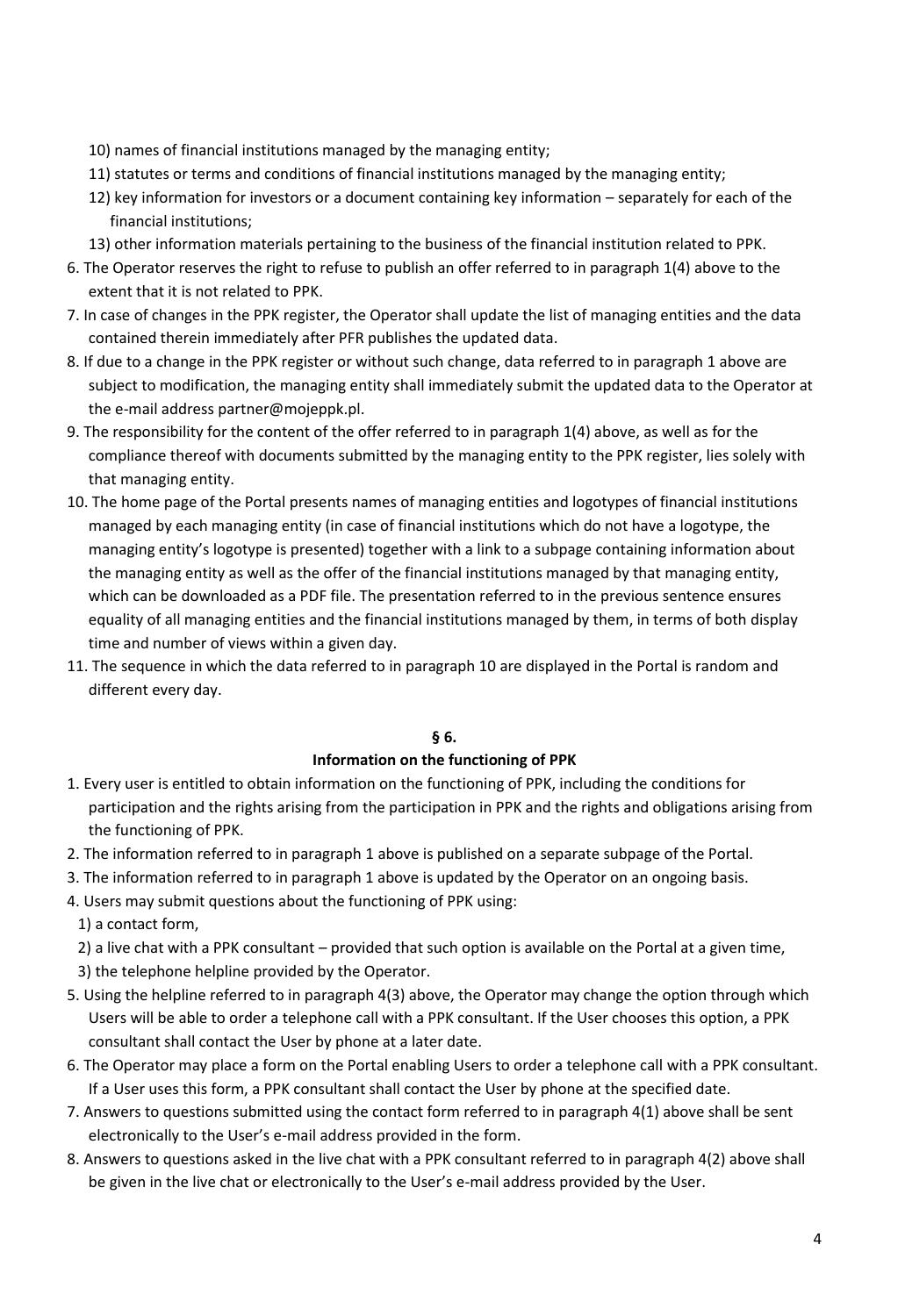- 9. Answers to questions asked using the helpline referred to in paragraph 4(3) above, as well as using the option referred to in paragraph 5 above or the form referred to in paragraph 6 above, shall be given by phone or electronically to the User's e-mail address provided by the User.
- 10. The answers shall be given immediately, taking into account the number of questions asked by all Users, the order of their receipt, and their level of complexity. The Operator reserves that the answering time may be prolonged. The Operator bears no responsibility for delays in the process of answering questions asked by Users. The Operator reserves that it may refuse to answer questions not pertaining to PPK or exceeding the scope specified in §1(1) of these Terms and Conditions. 11. Neither the Operator nor PFR bear any responsibility for any acts or omissions of Users, including those resulting from answers provided by the Operator or by PFR.
- 12. The content of e-mails, phone calls with PPK consultants and conversations using the live chat referred to in paragraph 4(2) above is recorded to support complaint processes.

# **§ 7.**

### **Intellectual property rights**

- 1. The Portal contains elements protected by intellectual property rights. Any and all rights to the content published on the Portal, including elements of the graphic design, belong to the Operator or to third parties which permitted for that content to be published by the Operator.
- 2. The User has the right to use the content published on the Portal only subject to the conditions specified in these Terms and Conditions.
- 3. The User has the right to use the content published on the Portal for his/her private personal use. Any and all actions related to elements protected by intellectual property rights published on the Portal that exceed the scope of private personal use, such as public performance or other distribution, may be taken exclusively with the express indication of the authorship of the Operator (or of third parties, if they are authors of such elements), as well as with a reference to the Operator's website, subject to the next sentence. Any and all actions taken for commercial purposes related to elements protected by intellectual property rights published on the Portal, including, but not limited to, copying, modifying, public performance or distribution, may not be carried out without the prior written consent of the Operator.
- 4. By using the Portal, the User does not acquire any intellectual property rights to contents contained on the Portal.
- 5. The User does not acquire any intellectual property rights to answers given by the Operator or by PFR to questions asked by the User in the way specified in § 6 of the Terms and Conditions. Any public performance or other distribution of answers given by the Operator or by PFR requires their prior written consent.

# **§ 8.**

#### **Complaints**

- 1. Complaints pertaining to services can be filed electronically to the e-mail address: kontakt@pfrportal.pl or by mail at the following address: PFR Portal PPK sp. z o.o., ul. Krucza 50, 00-025 Warszawa.
- 2. A letter of complaint should contain in particular:
	- a) a description of the case to which the complaint is related;
	- b) the e-mail or postal address for correspondence to which the answer to the complaint is to be sent.
- 3. Complaints shall be processed and answered without unnecessary delay, no later than within 30 days from the receipt of the complaint.
- 4. In particularly complex cases which make it impossible to process and answer the complaint within the timeframe specified above, the timeframe may be prolonged.